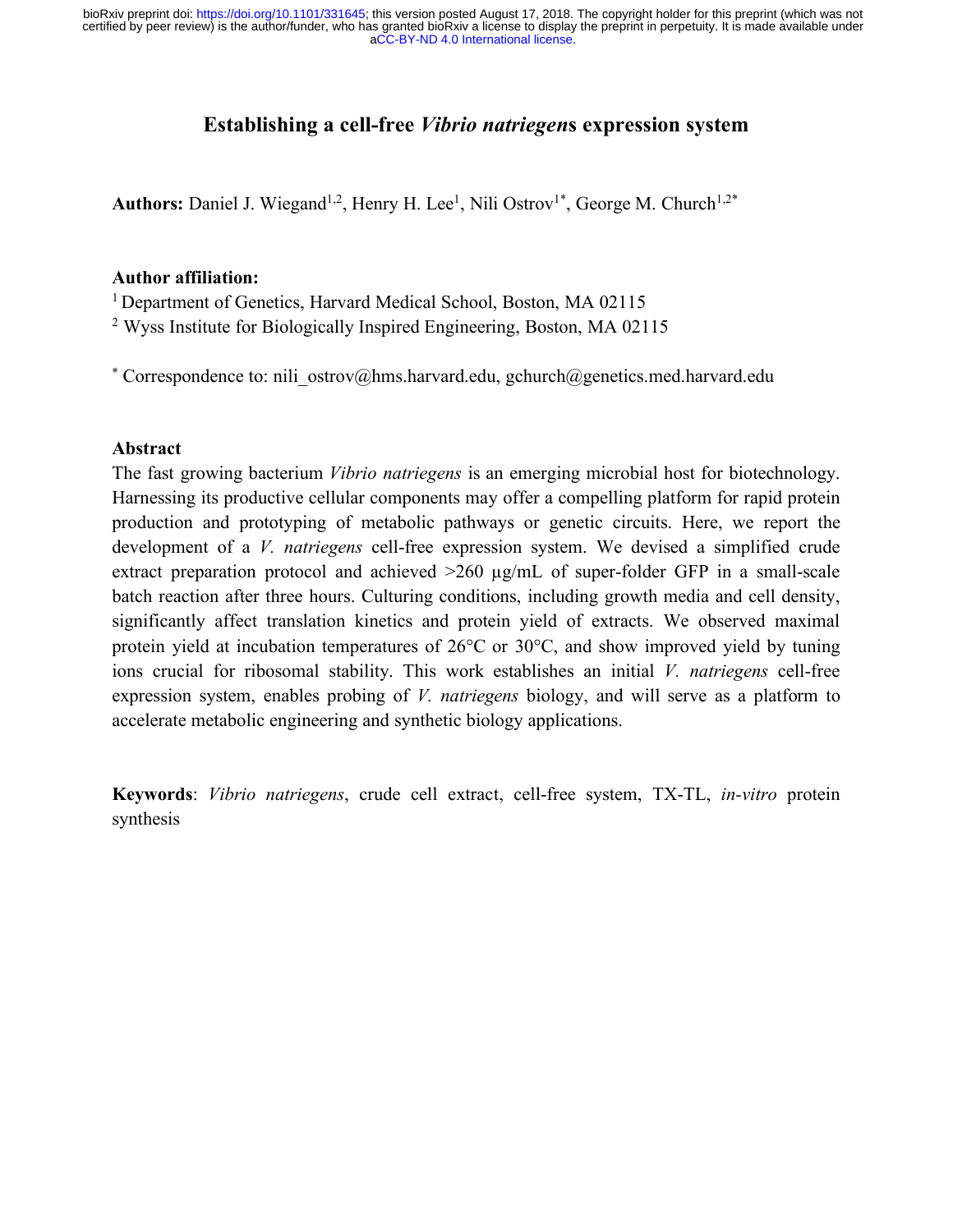With the shortest doubling time of all known organisms, *Vibrio natriegens* has garnered considerable interest as a promising microbial host to accelerate research and biotechnology <sup>1-4</sup>. Its rapid growth rate, which has been linked to high rates of protein synthesis  $<sup>5</sup>$  and metabolic</sup> efficiency <sup>6,7</sup> suggests that this host may be harnessed as a powerful cell-free expression system. Cell-free bioproduction of protein and chemicals has been extensively investigated in *E. coli* and recently expanded to several other bacteria 8–13. Accordingly, we assessed *V. natriegens* crude cell extract productivity in small-scale batch reactions using super-folder GFP (sfGFP) controlled by a T7 promoter. We systematically explored culturing conditions and extract additives to provide a simple and robust *V. natriegens* cell-free system. Our calibration offers initial conditions for cell-free protein expression with *V. natriegens* and sheds light on critical factors for future process engineering 14,15

To begin developing a cell-free protocol for *V. natriegens*, we evaluated established methods for extract preparation for *E.coli* and other bacterial systems <sup>10,16–18</sup>. Overall, we aimed for general accessibility and reproducibility by opting at each step for commonly available equipment while considering ease of user operation and cost reduction. Our preparation protocol utilizes one liter cultures in shake flasks, cell lysis by pulse sonication, and small-scale (10 µL) batch reactions in a 96- or 384-well format to maximize parallelization and screening throughput 17.

We first assessed the effect of *V. natriegens* culturing conditions on extract productivity. We tested commonly available microbiological media, supplemented with salt as needed to maintain robust growth 1,2,5,19. Crude cell extracts were prepared from *V. natriegens* cultures growing in the following six media: LB with  $3\%$  (w/v) NaCl (LB3), LB with V2 salts (LB-V2), LB with Ocean Salts (LBO), Nutrient Broth with Ocean Salts (NBO), Brain Heart Infusion Broth with Ocean Salts (BHIO), and Marine Broth (MB). Cultures were grown at 30°C and harvested at OD600= 1.0 (**Methods**).

We found that the choice of growth media significantly affects cell extract productivity. Extracts cultured in LB-V2 produced the highest protein yield (196  $\pm$  12.46 µg/mL), followed by extracts cultured in BHIO (58.86  $\pm$  2.61 µg/mL) and LB3 (33.18  $\pm$  5.57 µg/mL) (**Figure 1a, Supplementary Figure 1a**). Low protein yield was observed from extracts cultured in NBO and LBO media, with no significant protein expression observed from extracts cultured in MB media. We thus elected to use LB-V2 extracts for all further investigations.

Previous studies have suggested that higher cellular ribosomal content is required to support faster growth rates 5,20. To test whether extract productivity could be used for a proxy for active ribosomes in each growth medium, we assessed the correlation between the culture generation time and extract protein yield (**Figure 1b, Supplementary Figure 1c**). Our data shows no relationship between generation time and cell extract productivity. The three shortest generation times at at 30°C were MB, LB-V2, and LB3 (20.14  $\pm$  2.16, 20.55  $\pm$  0.63 and 22.14  $\pm$  1.13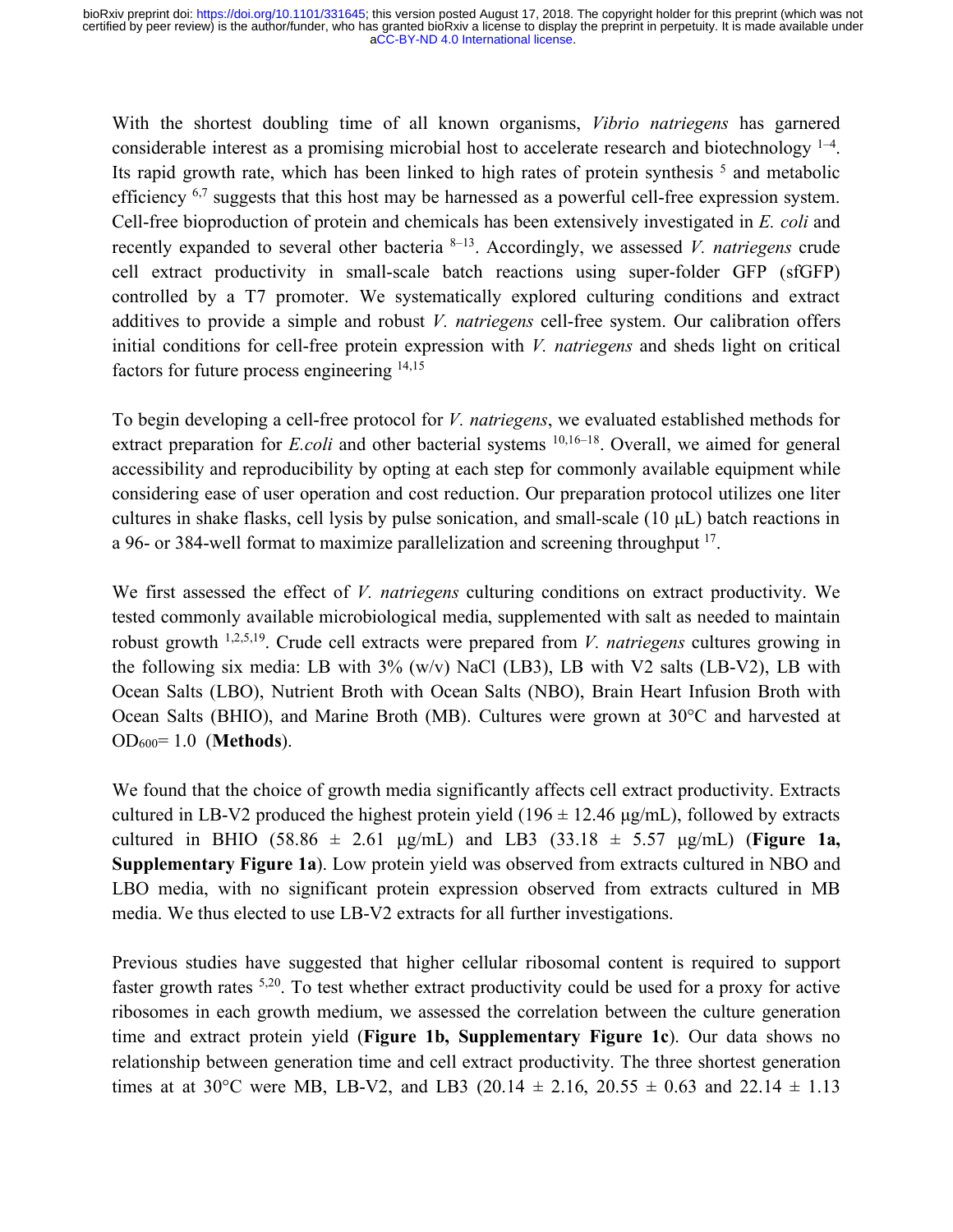minutes, respectively). However, extracts from LB-V2 cultures produced significantly more protein than extract from all other culture media (~6-fold more than LB3).

To gain deeper insight into the difference between growth media, we assessed translation kinetics for each growth media type by examining the rate of accumulating sfGFP (**Figure S1b, Supplementary Figure 1b, Methods**). As expected, LB-V2 extracts had the maximum rate of protein synthesis, which was achieved after  $\sim$ 30 minutes. However, NBO extracts reached its maximum synthesis rate in only  $\sim$ 15 minutes, although the rate was 2.6-fold lower, and the total protein yield was 19.6-fold lower. Intriguingly, although their rate and total yield were significantly lower than that of LB-V2 extract, BHIO and LB3 extracts appear to sustain protein synthesis more robustly compared to other extracts, as evidenced by the protracted time constants for maximum and minimal rates. All extracts demonstrated a decay in rate of protein expression after 60 minutes, indicating consumption of input building blocks, buildup of inhibitory byproducts, or depletion of the sfGFP template. Overall, these results indicate significant variation in the fraction of active translation between media types. Specifically, potassium and magnesium ions, which are present in LB-V2 but not LB3, may enhance the stability of translation components in crude cell extract. Given the significant impact of culture media on extract yield, further investigation and development of customized cell-free growth medium for extract preparation may be required.

Additionally, we tested whether a post-lysis run-off reaction, previously shown to increase the availability of translational machinery in crude cell extracts 17, would be beneficial to increasing protein yield. We performed run-off reactions prior to addition of the sfGFP template, as previously reported 21,22. We found that run-off reactions resulted in a significantly reduced capacity to produce sfGFP (**Supplementary Figure 8**).

Active cell-free extracts are routinely produced using exponentially growing cells <sup>17,23</sup>. We thus tested the impact of *V. natriegens* cell density at harvest on extract productivity. Cells were grown in LB-V2 media, harvested at  $OD_{600}$  of 0.5, 1.0 or 3.0 and the corresponding sfGFP yield was measured (**Figure 1c, Supplementary Figure 2**). We found the most productive extracts were obtained from mid-logarithmic cultures  $(OD_{600} = 1.0)$ , compared to 6.2-fold lower yield from late-logarithmic cultures ( $OD_{600} = 3.0$ ). We were unable to detect sfGFP production from extracts obtained from early-logarithmic cultures ( $OD_{600} = 0.5$ ). These effects of cell density on extract performance are consistent with those reported for other cell-free systems <sup>17</sup>.

Cell-free extracts uniquely allow cellular components to operate decoupled from their culturing conditions. We next turned to calibrating cell-free reaction conditions. We examined incubation temperatures ranging 18-37°C and observed maximal protein expression at 26°C and 30°C  $(262.28 \pm 8.13 \,\mu\text{g/mL}$  and  $265.01 \pm 8.15 \,\mu\text{g/mL}$ , respectively) (**Figure 2a**). While *in vivo* growth rate for *V. natriegens* has been found to increase with temperature and to be maximal at 37°C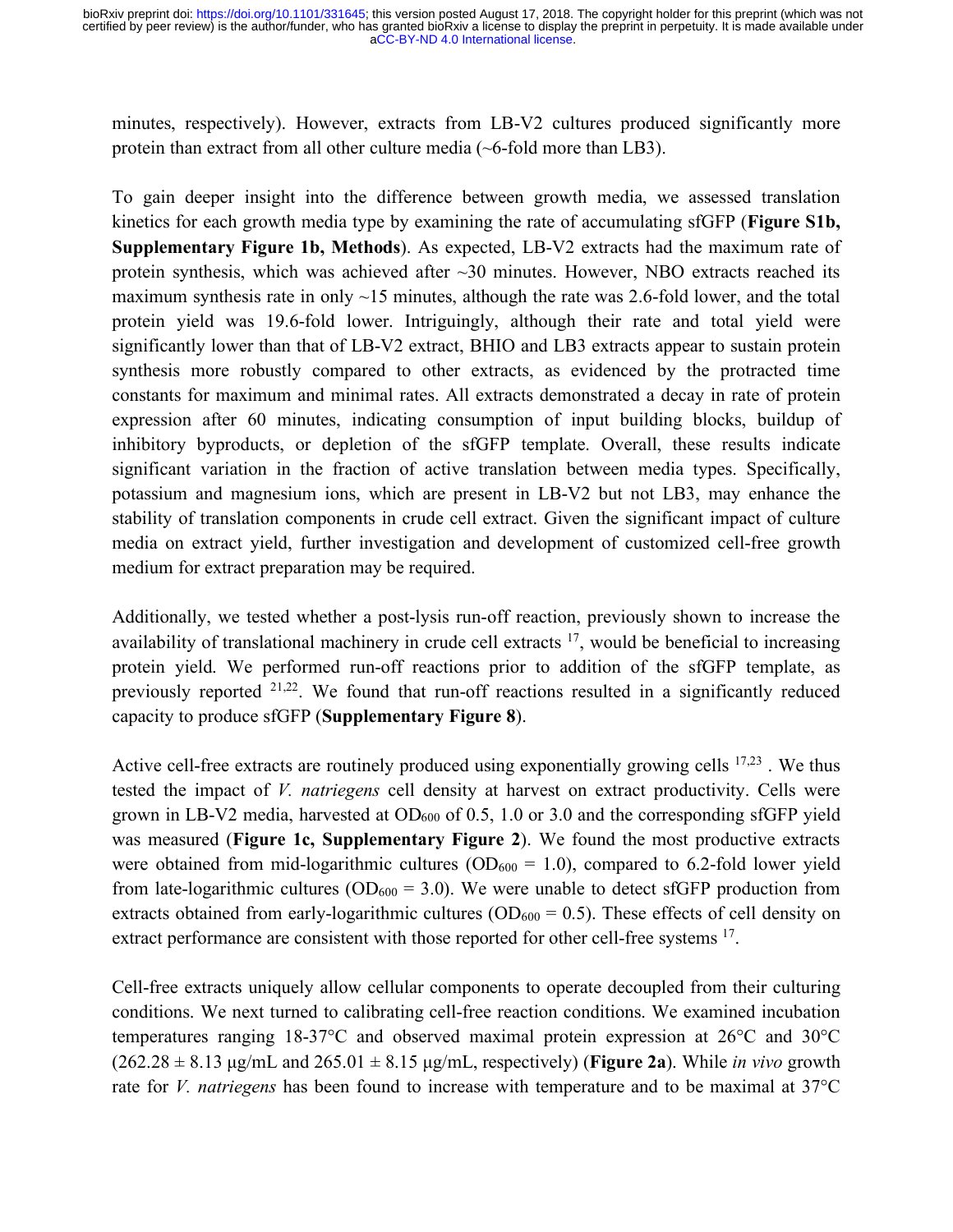$1,19$ , we found that extracts incubated at 30 $^{\circ}$ C produced 3-fold more protein than 37 $^{\circ}$ C. These results support the hypothesis that the *V. natriegens'* rapid growth at a higher temperature is aided by a larger number of ribosomes, rather than more efficient ones <sup>5</sup>. It may also be the case that more functional ribosomes are present at lower temperatures despite a higher total number at higher temperature as previously observed in *E. coli* <sup>24</sup>. Further investigation of ribosome content and availability is warranted to elucidate underlying biology. In addition, the reduced protein yields at temperatures higher than 30°C may be artifactual due to our choice of T7 polymerase. Due to its high processivity, T7 polymerase has been shown to reduce protein yield for a bacterial cell-free system by disrupting the coupling of transcription and translation 25. Further improvements may be made by using mutant T7 polymerases or endogenous promoters. For ease of further investigations, we chose to incubate all *V. natriegens* cell-free reactions at 26°C.

Having set an incubation temperature for optimal extract productivity, we then tuned the range of  $K^+$  and  $Mg^{2+}$  ions in the extract reaction <sup>10,18</sup>. In general, we found the addition of  $K^+$  had a significant effect on both yield and rate of protein expression, while  $Mg^{2+}$  had only moderate effect at the tested conditions (**Figure 2b-c, Supplementary Figure 3**). We set our assay conditions at 80 mM K<sup>+</sup> and 3.5 mM Mg<sup>2+</sup>, which yielded the highest reaction productivity for sfGFP expression (248.75  $\pm$  6.82 µg/mL and 217.87  $\pm$  23.40 µg/mL, respectively). Notably, while higher ion concentrations have been reported <sup>26</sup>, the determined optimal ion concentrations for both  $K^+$  and  $Mg^{2+}$  in our system are consistent with other cell-free systems which have been developed with 3-Phosphoglyceric acid (3-PGA) as an energy source <sup>10,18,27</sup>.

We then sought to determine if the total amount of crude extract needed per sample could be lowered while retaining reaction productivity. The percent of cell-free reaction that comprises crude cell extract varies between different bacterial systems 12,17 and titration of the cellular components has been shown to improve protein yield <sup>9</sup>. We thus tested reactions where the percent of extract was varying, ranging 35% to 15%, and monitored the kinetics of sfGFP accumulation. Surprisingly, we found that decreasing the extract from 35% to 30% of the total reaction volume resulted in significant improvement in protein yield (43% increase) with no significant change in expression rate (**Figure 2d**, **Supplementary Figure 4**). Further decrease in extract amount (from 30% to 25%) resulted in a decreased rate of protein expression without significant change in protein yield. These results indicate up to half of the original extract volume can be used with increased or equal reaction productivity, which increases the number of cell-free reactions produced from a single culture batch. It is worth also noting that the lowering the total extract percentage per reaction volume yielded sustained protein production for the duration of the reaction (**Supplementary Figure 4**).

The use of linear, rather than plasmid, template DNA in cell-free expression systems is desirable for high-throughput and rapid testing 18. We thus evaluated protein production from a linear PCR template compared to a circular plasmid template (**Figure 2e**). In addition to sfGFP under T7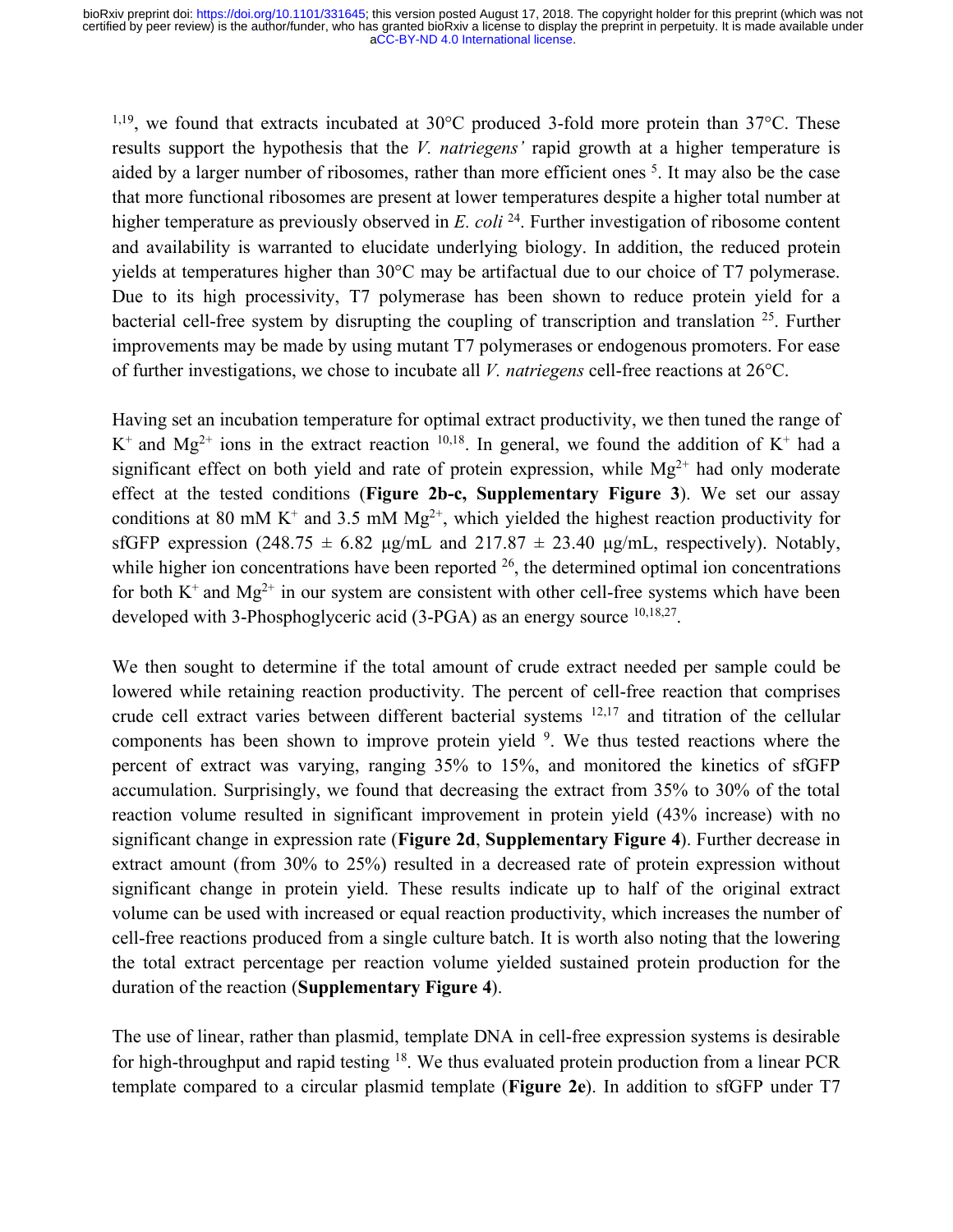promoter, our PCR amplicon also contained 58bp of non-coding DNA at the 3' end of the construct. We observed protein production from the PCR amplicon to be 13.5-fold lower than an equimolar amount of circular plasmid, suggesting rapid DNA degradation by cellular nucleases. To test whether a linear template could be protected from nuclease digestion, we assessed protein yield from a PCR product with two phosphorothioated bonds on each end  $24$ . Notably, this modified template was also 58bp shorter, carrying less non-coding sequence at the 3'. We observed no improvement in protein yield using protected PCR amplicon (**Figure 2e**), suggestive of endonuclease, rather than exonuclease, activity. The modified short template had 2-fold lower yield compared with longer, non-modified template. Padding of linear templates with non-coding sequences <sup>28</sup> or inactivation of endogenous nucleases by genome engineering will likely improve protein yield significantly and warrants further investigation.

To monitor the kinetics of linear DNA template degradation, we used a fluorescence-based assay to quantify the amount of intact linear DNA template in the cell-free reaction over time (**Methods**) 28. We found that more than 50% of linear DNA template was degraded by 10 minutes of co-incubation with the cell-free extract (**Figure 2f**). No significant difference in degradation was observed using the shorter phosphorothioated template, corroborating our previous observations that protecting the 5' ends of linear DNA does not improve template stability and that less non-coding padding decreases protein yield.

Previously, it was shown that linear template stability can be increased in *E.coli* cell-free system with inclusion of the lambda phage protein GamS, which inhibits the host RecBCD nuclease complex 28,29. However, we observed no change in the extent of linear template degradation upon addition of lambda GamS protein to *V. natriegens* cell-free reactions (**Supplementary Figure 9)**. The same results were observed for both phosphorothioate protected and unprotected linear templates. This could indicate that GamS does not interact with the DNA-binding domain of *V. natriegen*s' RecBCD exonuclease complex or that linear template degradation occurs by an independent mechanism. Alternatively, degradation may result from endonuclease activity given that the inclusion phosphorothioate bonds at both the 5' and 3' termini the linear template did not alter degradation kinetics (**Figure 2f**). Additional research is required to elucidate *V. natriegens* exo- or endonuclease and effective strategies to inhibit their activity. Engineering of the host genome to remove nucleases may enable facile production of highly active extracts for high efficiency protein expression with linear templates. <sup>30</sup>.

Maximizing protein expression in cell-free systems requires the combinatorial optimization of a large parameter search space and no single best approach currently exists <sup>21,22,31,32</sup>. During this work, an alternative *V. natriegens* CFPS has been reported <sup>26</sup>, which explores the use of other culture medium, energy regeneration sources, and extract preparation. For example, while our screen of growth media shows that the use of LB-V2, rather than BHIO, results in higher protein expression yields (**Supplementary Figure 1**), the alternative report showed that an extensive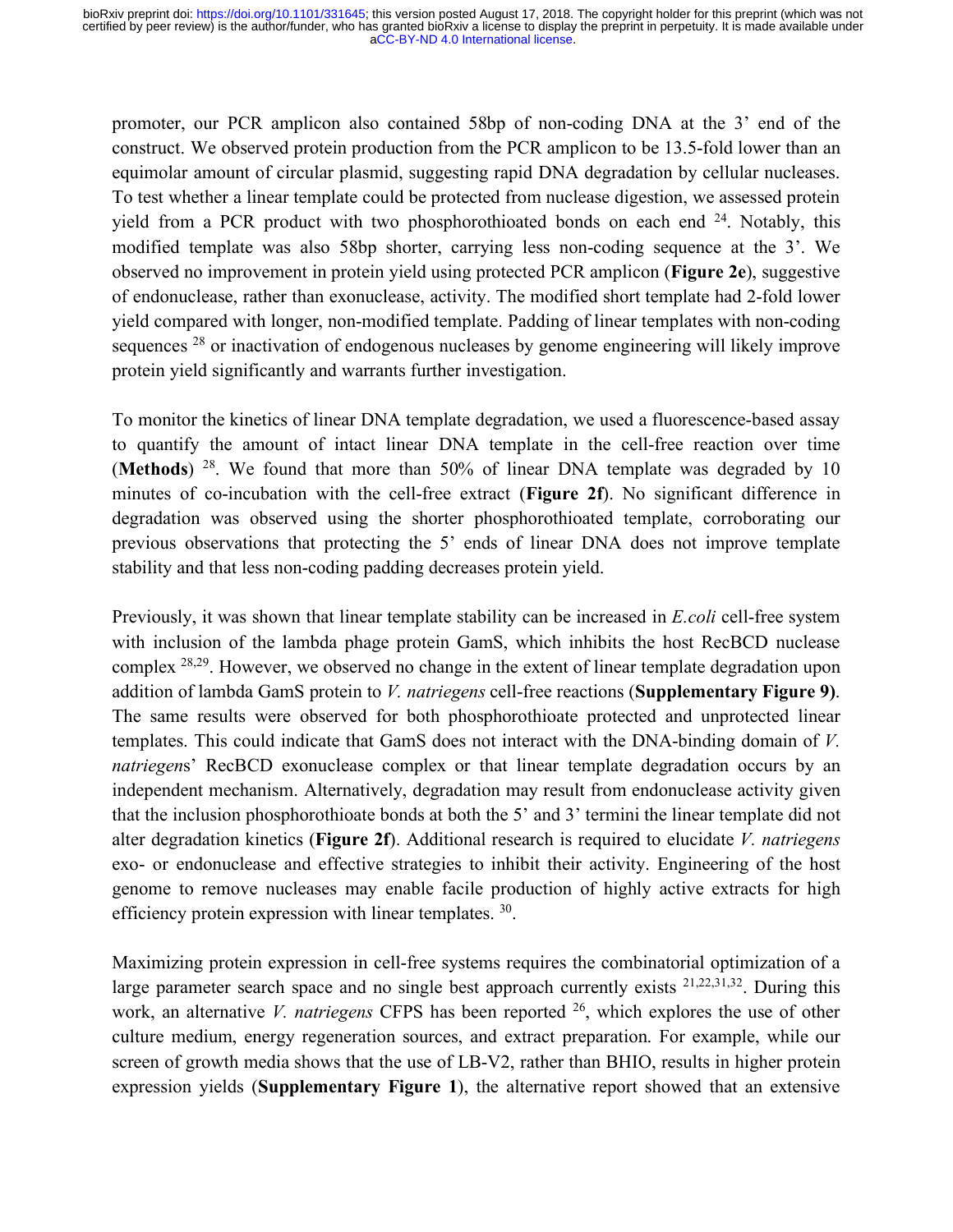purification process can provide more cell-free protein expression in cells harvested from BHIO culture media at high optical density (OD=2.5). Additionally, we found that run-off did not promote increased protein expression, which may indicate altered ribosomal occupancy under different culture conditions or growth stage at the time of harvest. Consistent with previous reports  $33-35$ , it is interesting to note the higher concentration of Mg<sup>2+</sup> required when using creatine phosphate (CP) as energy regeneration system compared with 3-PGA in this work. Additional investigation will be essential to fully develop the potential of *V. natriegens* for CFPS. While protein yield is an important feature, it may not be the sole consideration when working with CFPS. The protocol for extract preparation presented in this work does not require specialized equipment or lengthy purification steps, and is therefore short, accessible, and simple to execute, which should facilitate further experimentation.

Throughout the development of this preparation protocol for *V. natriegens* CFPS, we have utilized the same methods and reagents, where appropriate, to prepare extracts from *E. coli* A19, an RNase I- deficient strain that is commonly used for cell-free reactions, to validate protein expression functionality 36,37. Crude cell extract was prepared as previously described from *E. coli* cultured in rich media (YPG) at 37 $^{\circ}$ C <sup>23</sup> and harvested at OD<sub>600</sub>=1.0 (**Methods**). We then performed similar calibration of reaction conditions for *E.coli* as described above for *V. natriegens* (**Supplementary Figure 5**). For context, we observed comparable protein yields between *E.coli* A19 and wild-type *V. natriegens* (**Supplementary Figure 6**) when production occured in their respective optimal reaction conditions. The yield obtained from *E. coli* A19 extracts are similar to previously reported GFP yields using small-batch conditions <sup>38</sup>, which supports the robustness of our protocol. Kinetic analyses indicated that *V. natriegens* extracts sustained elevated protein expression rates over 60 minutes, while *E. coli* extracts only sustain elevated rates for 20 minutes. More broadly, this system produces more protein than cell-free systems derived from *Bacillus subtilis* <sup>27</sup> and *Streptomyces venezuelae* 10, as measured by sfGFP yield (~9.3 µM sfGFP in our 10 µL *V. natriegens* cell-free reaction, compared with 0.8 µM and 1.3 µM, respectively).

Taken together, these results provide a foundation for cell-free protein expression with wild-type *V. natriegens* and may direct further efforts to establish designated cell-free strains. Higher protein yield could be achieved by further optimization of culturing and preparation conditions and may include: semi-continuous extract reactions to allow for energy regeneration, resupplying of amino acids, and the removal of waste products 12,39. In addition, engineering of *Vibrio natriegens,* for example using DNAse- or RNAse-deficient strains, removal of deleterious and competing metabolic pathways, and expression of additional tRNAs will likely further enhance protein yield from extracts 40. These additional improvements will also enable the use of linear DNA to facilitate rapid prototyping and high-throughput screens. This work establishes an initial cell-free system in *V. natriegens* and sheds light on important aspects for continued development.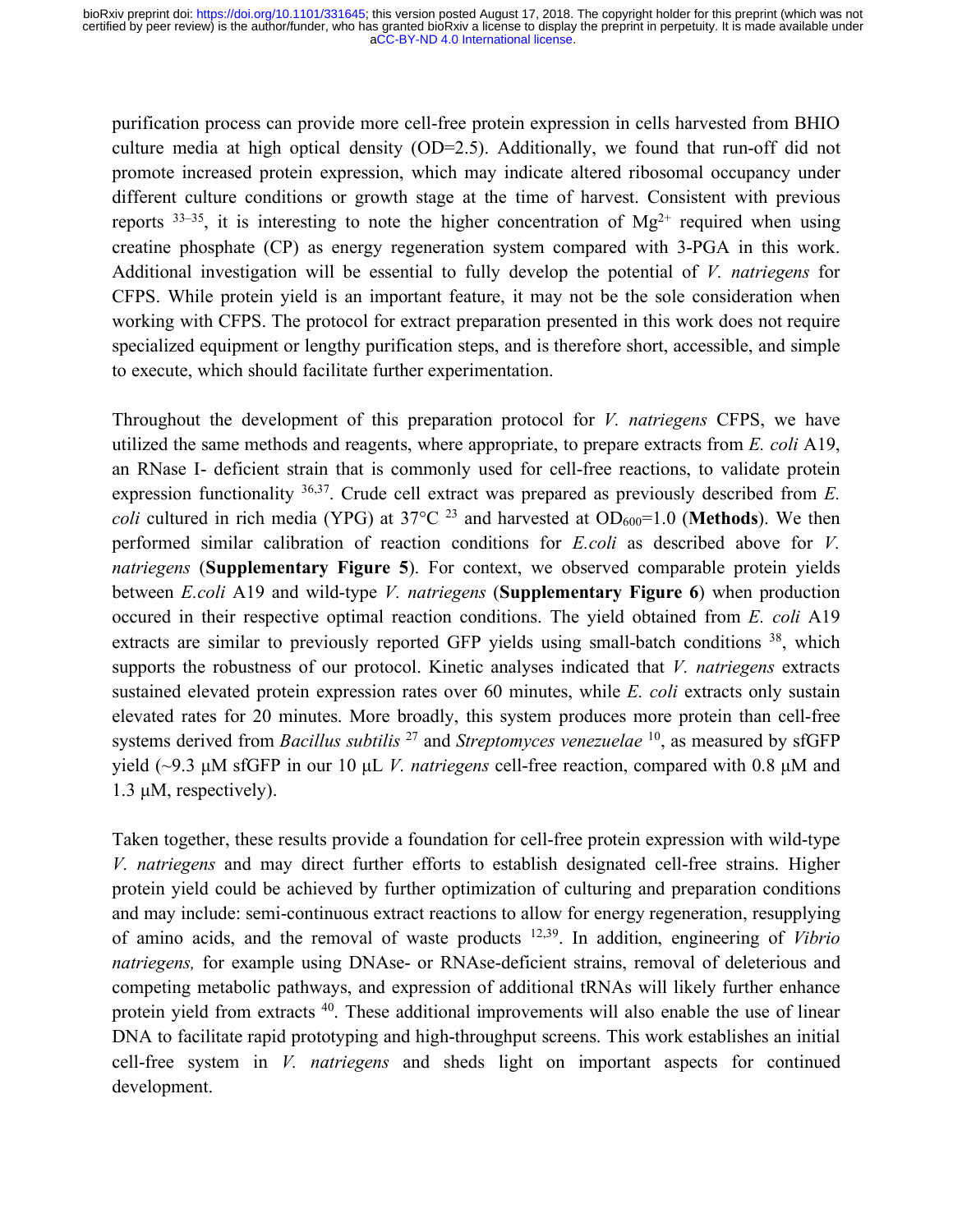[aCC-BY-ND 4.0 International license.](http://creativecommons.org/licenses/by-nd/4.0/) certified by peer review) is the author/funder, who has granted bioRxiv a license to display the preprint in perpetuity. It is made available under bioRxiv preprint doi: [https://doi.org/10.1101/331645;](https://doi.org/10.1101/331645) this version posted August 17, 2018. The copyright holder for this preprint (which was not



**Figure 1.** *V. natriegens* **culture conditions impact extract protein yield.** (a) Effect of culture growth media on cell-free extract protein yield. *V. natriegens* cells were grown in the indicated media at  $30^{\circ}$ C to  $OD_{600} = 1.0$ . Crude cell lysate was prepared production of sfGFP measured over three hours. (LB3 - LB with 3% (w/v) NaCl; LB-V2 - LB with V2 salts; LBO - LB with Ocean Salts, NBO - Nutrient Broth with Ocean Salts; BHIO - Brain Heart Infusion with Ocean Salts; and MB - Marine Broth). (b) Generation time and sfGFP yield for each media type tested. (c) Optical density at the time of cell harvest. Unless otherwise indicated, cell-free reactions were incubated at 26°C in a thermocycler using 500 ng of plasmid DNA, 160 mM K-glutamate and 3.5 mM Mg-glutamate. sfGFP yield was measured after 3 hours. The mean and standard deviations are shown (N=3).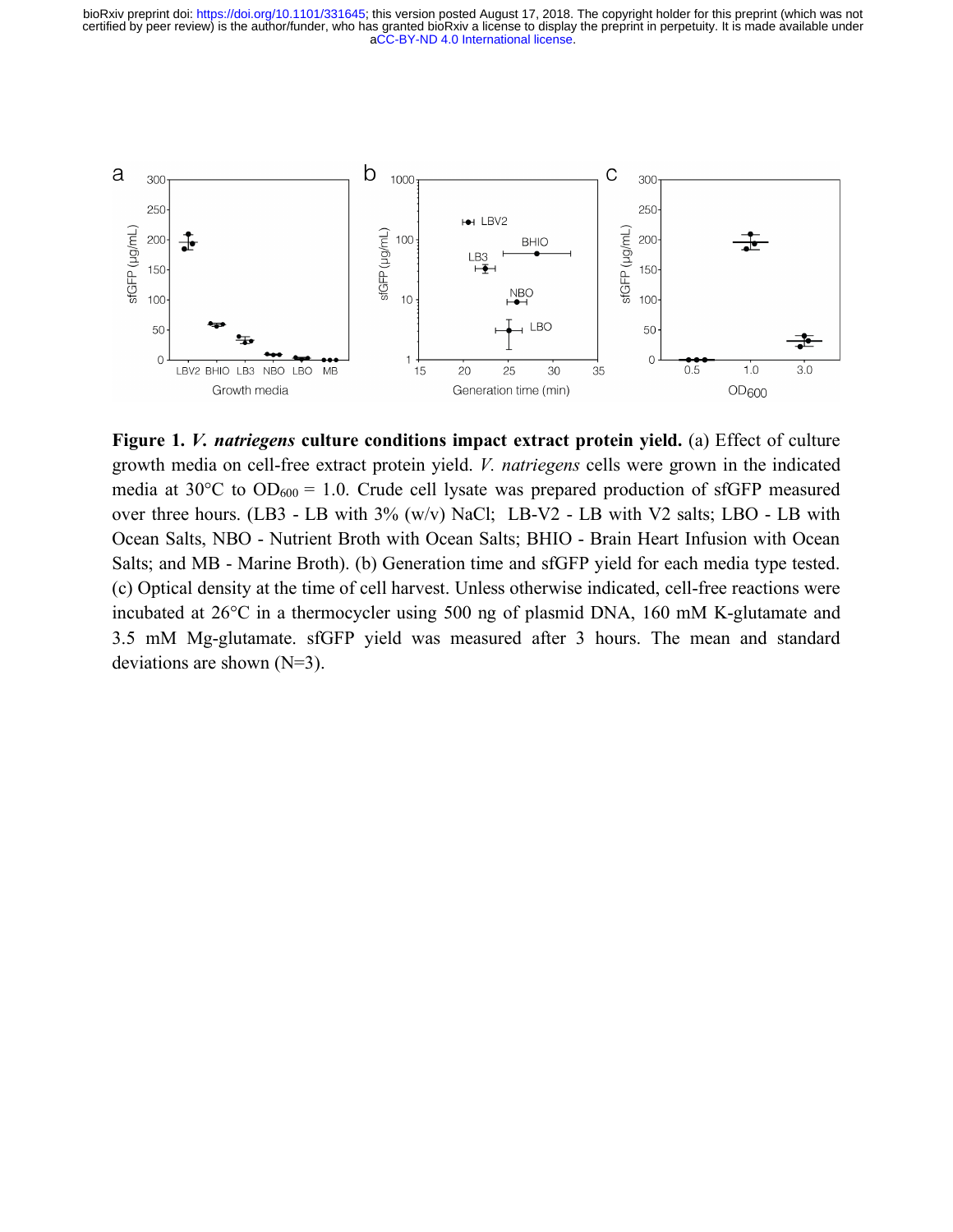[aCC-BY-ND 4.0 International license.](http://creativecommons.org/licenses/by-nd/4.0/) certified by peer review) is the author/funder, who has granted bioRxiv a license to display the preprint in perpetuity. It is made available under bioRxiv preprint doi: [https://doi.org/10.1101/331645;](https://doi.org/10.1101/331645) this version posted August 17, 2018. The copyright holder for this preprint (which was not



**Figure 2. Properties of** *V. natriegens* **crude cell-free extract.** (a) Cell-free incubation temperature. (b) Supplemented potassium ions in reaction buffer. (c) Supplemented magnesium ions in reaction buffer. (d) Percent of extract used relative to total reaction volume. (e) Template DNA provided in the cell-free reaction. Equimolar amount of circular plasmid (pJL1, grey), linear DNA (PCR product, black solid line) or linear DNA with two phosphorothioated bonds on each end (PCR product, black dotted line) was used as template for cell-free expression of sfGFP. (f) Degradation of linear DNA template. Fluorescence of AlexaFluor 594-5-dUTP labeled DNA template was monitored over two hours. Linear template with (dotted) or without (solid) two phosphorothioated bonds on each end was used. Unless otherwise indicated, all experiments were performed using *V. natriegens* crude cell extract incubated at 26°C for three hours, supplemented with 80 mM K-glutamate and 3.5 mM Mg-glutamate. The mean and standard deviations are shown (N=3).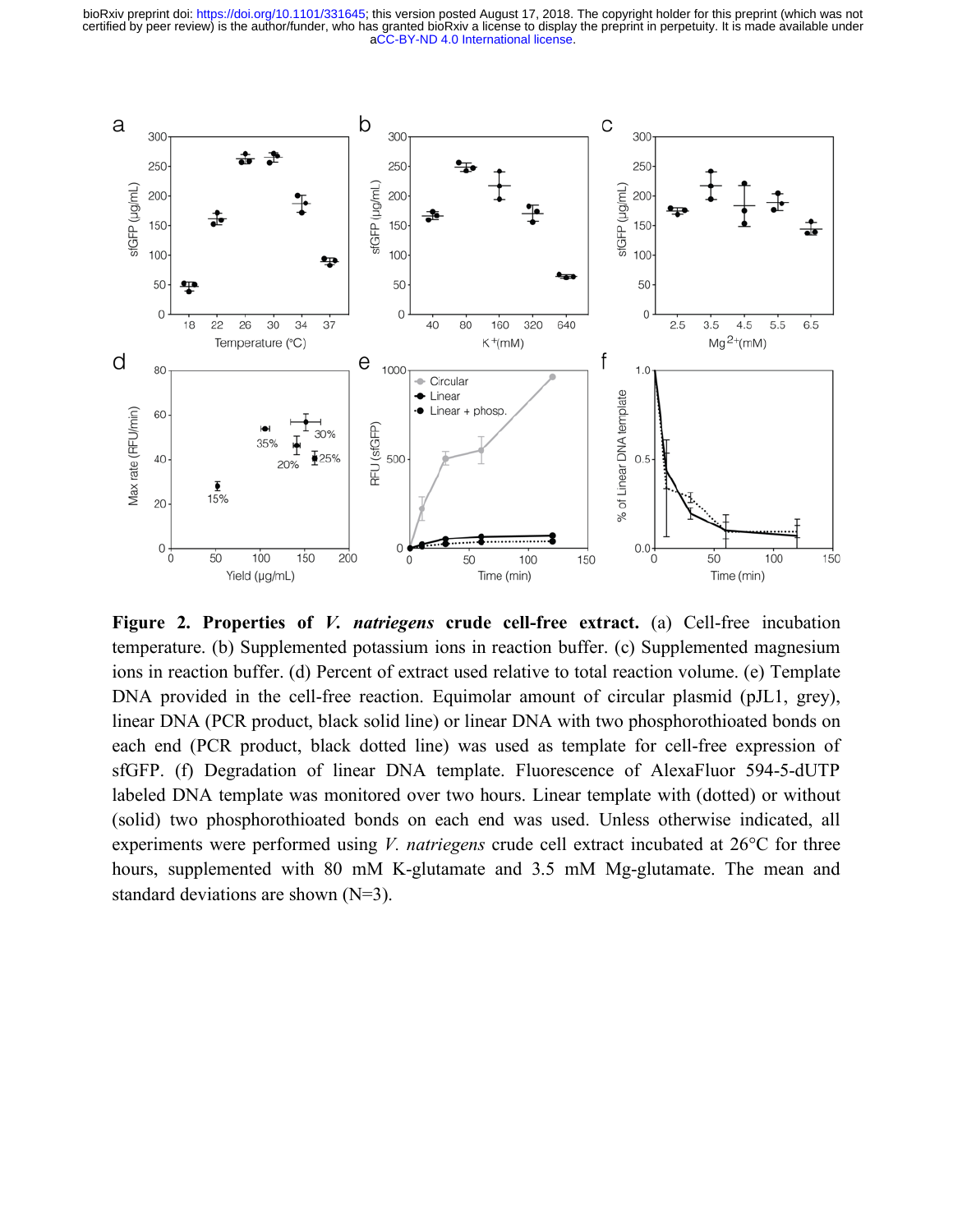## **Supporting Information**

Attached supporting information document includes all materials & methods and supplementary figures for the main text.

## **Author contribution**

DJW, NO, and HHL designed and performed experiments. DJW, NO, and HHL analyzed data and wrote the manuscript. GMC supervised the study.

### **Acknowledgments**

The authors would like to thank Nina Donghia for helpful discussion regarding cell-free extract preparation and Dr. David Thompson for providing sfGFP standards.

# **Funding**

This work was funded by the NIGMS 1U01GM110714-01 and DOE DE-FG02-02ER63445.

### **Notes**

DJW, NO, and GMC have filed a patent related to this work.

# **References**

(1) Lee, H. H., Ostrov, N., Wong, B. G., Gold, M. A., Khalil, A., and Church, G. M. (2016, January 1) Vibrio natriegens, a new genomic powerhouse. *bioRxiv*.

(2) Weinstock, M. T., Hesek, E. D., Wilson, C. M., and Gibson, D. G. (2016) Vibrio natriegens as a fast-growing host for molecular biology. *Nat. Methods*.

(3) Fernández-Llamosas, H., Castro, L., Blázquez, M. L., Díaz, E., and Carmona, M. (2017) Speeding up bioproduction of selenium nanoparticles by using Vibrio natriegens as microbial factory. *Sci. Rep. 7*, 16046.

(4) Dalia, T. N., Hayes, C. A., Stolyar, S., Marx, C. J., McKinlay, J. B., and Dalia, A. B. (2017) Multiplex Genome Editing by Natural Transformation (MuGENT) for Synthetic Biology in Vibrio natriegens. *ACS Synth. Biol.*

(5) Aiyar, S. E., Gaal, T., and Gourse, R. L. (2002) rRNA promoter activity in the fast-growing bacterium Vibrio natriegens. *J. Bacteriol. 184*, 1349–1358.

(6) Hoffart, E., Grenz, S., Lange, J., Nitschel, R., Müller, F., Schwentner, A., Feith, A., Lenfers-Lücker, M., Takors, R., and Blombach, B. (2017) High substrate uptake rates empower Vibrio natriegens as production host for industrial biotechnology. *Appl. Environ. Microbiol.*

(7) Long, C. P., Gonzalez, J. E., Cipolla, R. M., and Antoniewicz, M. R. (2017) Metabolism of the fast-growing bacterium Vibrio natriegens elucidated by (13)C metabolic flux analysis. *Metab. Eng. 44*, 191–197.

(8) Li, J., Wang, H., Kwon, Y.-C., and Jewett, M. C. (2017) Establishing a high yielding streptomyces-based cell-free protein synthesis system. *Biotechnol. Bioeng. 114*, 1343–1353. (9) Wang, H., Li, J., and Jewett, M. C. (2018) Development of a Pseudomonas putida cell-free protein synthesis platform for rapid screening of gene regulatory elements. *Synth. Biol. 3*. (10) Moore, S. J., Lai, H.-E., Needham, H., Polizzi, K. M., and Freemont, P. S. (2017) Streptomyces venezuelae TX-TL - a next generation cell-free synthetic biology tool. *Biotechnol.*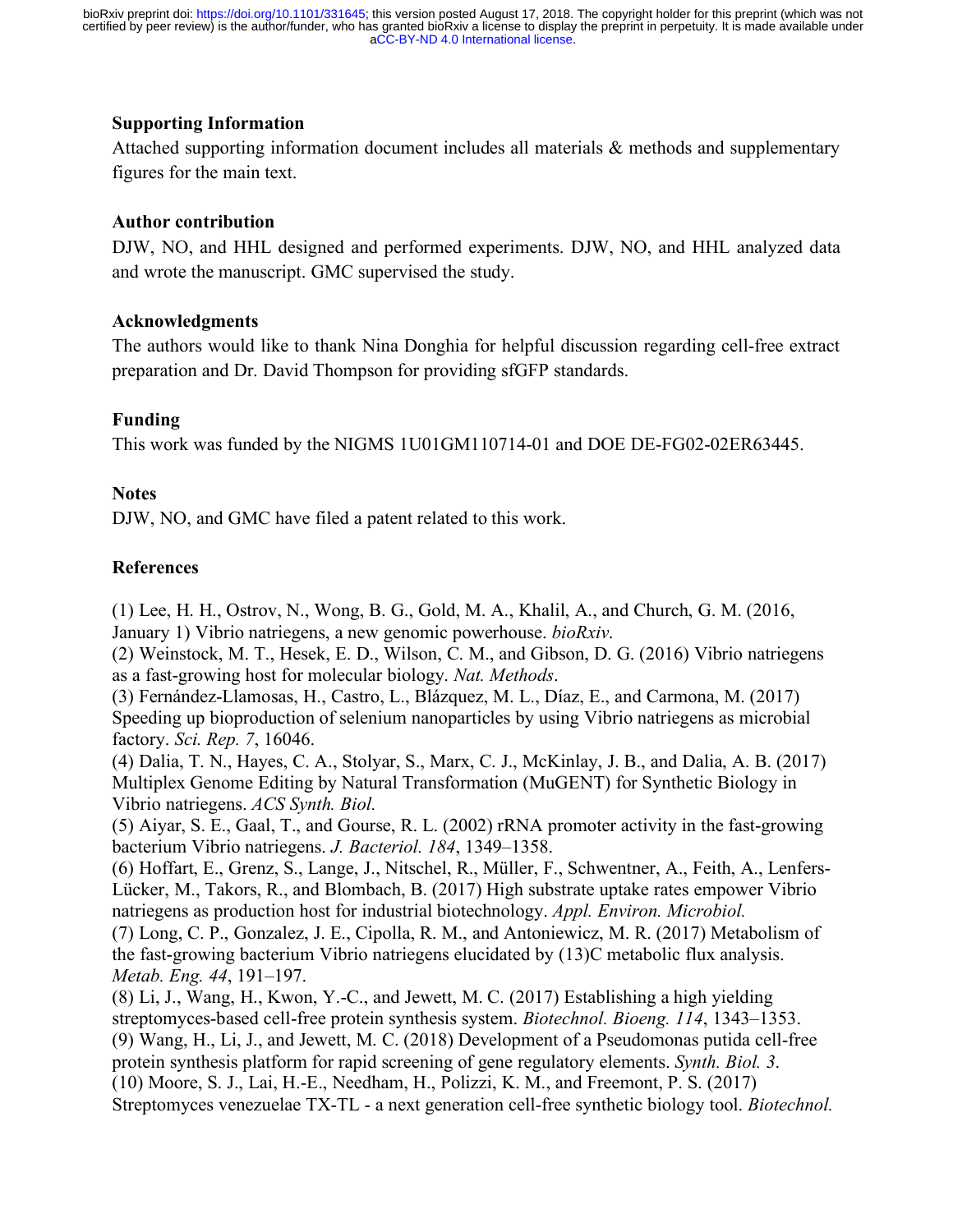[aCC-BY-ND 4.0 International license.](http://creativecommons.org/licenses/by-nd/4.0/) certified by peer review) is the author/funder, who has granted bioRxiv a license to display the preprint in perpetuity. It is made available under bioRxiv preprint doi: [https://doi.org/10.1101/331645;](https://doi.org/10.1101/331645) this version posted August 17, 2018. The copyright holder for this preprint (which was not

*J. 12*.

(11) Kim, J. K., Kang, H., Chae, J. S., Park, Y. H., and Choi, Y. J. (2000) Synthesis of cefminox by cell-free extracts of Streptomyces clavuligerus. *FEMS Microbiol. Lett. 182*, 313–317.

(12) Caschera, F., and Noireaux, V. (2014) Synthesis of 2.3 mg/ml of protein with an all Escherichia coli cell-free transcription-translation system. *Biochimie 99*, 162–168.

(13) Carlson, E. D., Gan, R., Hodgman, C. E., and Jewett, M. C. (2012) Cell-free protein synthesis: applications come of age. *Biotechnol. Adv. 30*, 1185–1194.

(14) Forster, A. C., and Church, G. M. (2007) Synthetic biology projects in vitro. *Genome Res. 17*, 1–6.

(15) Dudley, Q. M., Karim, A. S., and Jewett, M. C. (2015) Cell-free metabolic engineering: biomanufacturing beyond the cell. *Biotechnol. J. 10*, 69–82.

(16) PRATT, and M, J. (1984) Coupled transcription-translation in prokaryotic cell-free sytems. *Transcription and translation: a practical approach.* 179–209.

(17) Kwon, Y.-C., and Jewett, M. C. (2015) High-throughput preparation methods of crude extract for robust cell-free protein synthesis. *Sci. Rep. 5*, 8663.

(18) Sun, Z. Z., Hayes, C. A., Shin, J., Caschera, F., Murray, R. M., and Noireaux, V. (2013) Protocols for implementing an Escherichia coli based TX-TL cell-free expression system for synthetic biology. *J. Vis. Exp.* e50762.

(19) Eagon, R. G. (1962) Pseudomonas natriegens, a marine bacterium with a generation time of less than 10 minutes. *J. Bacteriol. 83*, 736–737.

(20) Zawada, J., and Swartz, J. (2006) Effects of growth rate on cell extract performance in cellfree protein synthesis. *Biotechnol. Bioeng. 94*, 618–624.

(21) Sun, Z. Z., Hayes, C. A., Shin, J., Caschera, F., Murray, R. M., and Noireaux, V. (2013) Protocols for implementing an Escherichia coli based TX-TL cell-free expression system for synthetic biology. *J. Vis. Exp.* e50762.

(22) Kwon, Y.-C., and Jewett, M. C. (2015) High-throughput preparation methods of crude extract for robust cell-free protein synthesis. *Sci. Rep. 5*, 8663.

(23) Failmezger, J., Rauter, M., Nitschel, R., Kraml, M., and Siemann-Herzberg, M. (2017) Cellfree protein synthesis from non-growing, stressed Escherichia coli. *Sci. Rep. 7*, 16524.

(24) Yun, H. S., Hong, J., and Lim, H. C. (1996) Regulation of ribosome synthesis in Escherichia coli: effects of temperature and dilution rate changes. *Biotechnol. Bioeng. 52*, 615–624.

(25) Iskakova, M. B., Szaflarski, W., Dreyfus, M., Remme, J., and Nierhaus, K. H. (2006) Troubleshooting coupled in vitro transcription-translation system derived from Escherichia coli cells: synthesis of high-yield fully active proteins. *Nucleic Acids Res. 34*, e135.

(26) Failmezger, J., Scholz, S., Blombach, B., and Siemann-Herzberg, M. (2018) Cell-Free Protein Synthesis From Fast-Growing Vibrio natriegens. *Front. Microbiol. 9*, 1146.

(27) Kelwick, R., Webb, A. J., MacDonald, J. T., and Freemont, P. S. (2016) Development of a Bacillus subtilis cell-free transcription-translation system for prototyping regulatory elements. *Metab. Eng. 38*, 370–381.

(28) Sun, Z. Z., Yeung, E., Hayes, C. A., Noireaux, V., and Murray, R. M. (2014) Linear DNA for rapid prototyping of synthetic biological circuits in an Escherichia coli based TX-TL cell-free system. *ACS Synth. Biol. 3*, 387–397.

(29) Seki, E., Matsuda, N., Yokoyama, S., and Kigawa, T. (2008) Cell-free protein synthesis system from Escherichia coli cells cultured at decreased temperatures improves productivity by decreasing DNA template degradation. *Anal. Biochem. 377*, 156–161.

(30) Michel-Reydellet, N., Calhoun, K., and Swartz, J. (2004) Amino acid stabilization for cell-